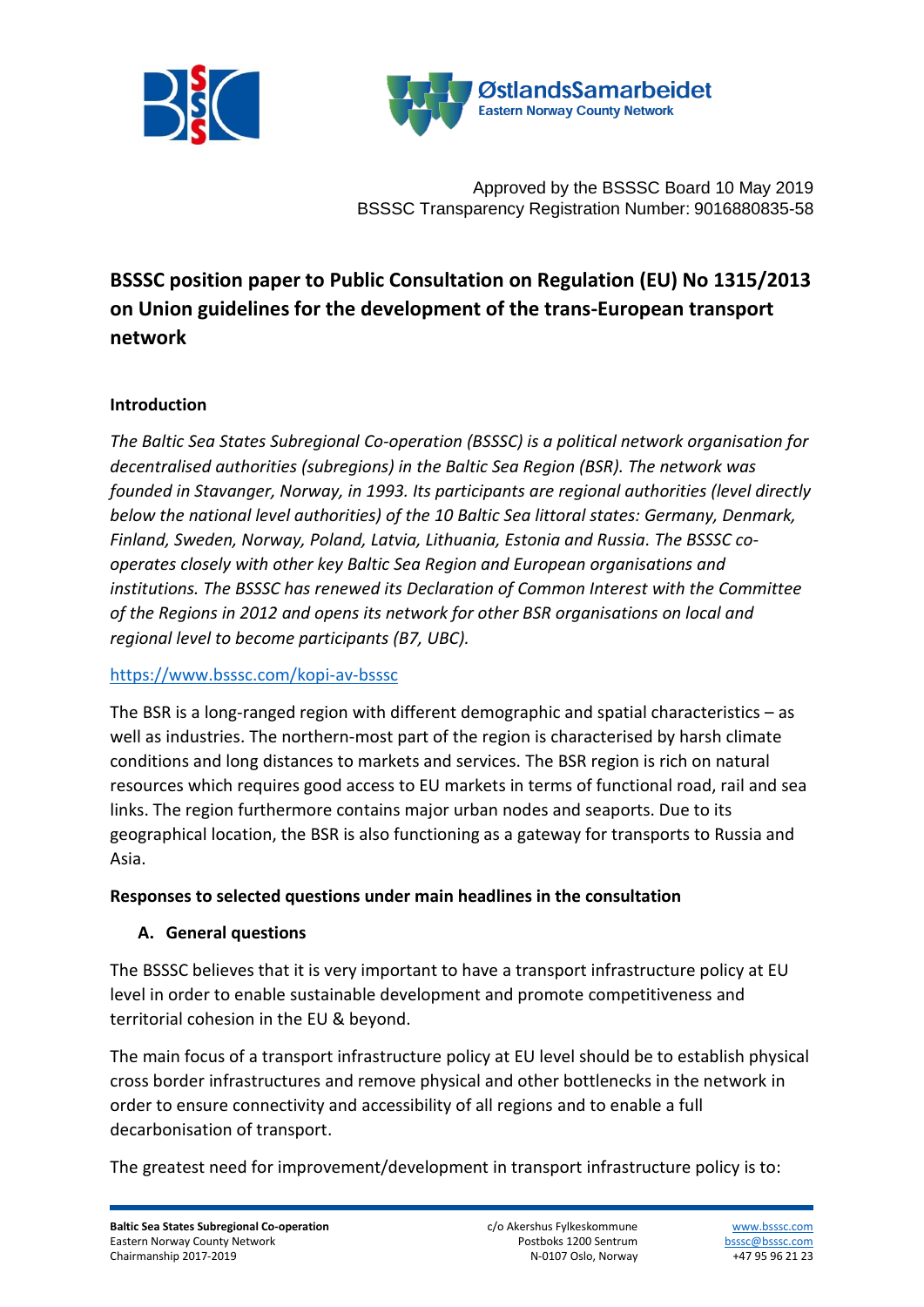- Further improving continuity of the TEN-T network and enabling a better use of existing infrastructure
- Enhancing multimodal connecting points (ports, airports, rail-road terminals, urban nodes
- Speed up the completion of key projects like the Rail Baltica. The BSSSC calls on the European Commission and involved member states to take steps to streamline procurement and permitting procedures across borders.

## **B. Form of the TEN-T network**

The BSSSC is in favour of continuing the current dual-layer structure, with a comprehensive and a core network. We however believe that connections between the comprehensive and the core network should be improved, and that more funding and higher co-financing rates should be applied for projects on the comprehensive network. The EC is also requested to consider whether it would feasible to introduce a criterion – whereby no location on the comprehensive network should be more than two hours travelling time away from the nearest connection point at the core network.

The BSSSC believes that the revised TEN-T network should more efficiently facilitate modal shift towards maritime transport. This would entail that ports are considered as cross border infrastructure and that the definition of cross border links includes maritime sections. We also believe that Motorways of the Sea (MoS) must be better integrated in the network, and in order to strengthen the visibility and political support to MoS, the BSSSC invites the European Commission to include MoS in the TEN-T maps. We would furthermore suggest to have the Helsinki-Tallinn maritime link in North Sea-Baltic CNC to be marked as solid line to show the objective to have a fixed cross-border link in the future.

When it comes to the design of the core network, the BSSSC supports the proposal [in the draft CEF regulation] to extend the Scandinavian-Mediterranean Corridor to Northern Sweden and Northern Norway, and the North Sea-Baltic Corridor from Helsinki to Northern Finland across the Gulf of Bothnia to Northern Sweden. The same goes for the proposed extension of ScanMed in Jutland (DK). There is furthermore a need to include the section Stockholm-Hallsberg/Örebro to Oslo in the ScanMed corridor to complete the Nordic Triangle.

### **E. Implementation tools, governance and coherence with other EU policies**

The BSSSC supports a continuation of the core network corridors (CNCs) as an instrument to facilitate coordinated implementation of the core network. We do however call for a more inclusive governance of the CNCs - also allowing for a more systematic involvement in corridor forums of regions, ports and transport hubs not located directly on the corridors.

We perceive the European coordinators as useful to facilitate and accelerate the implementation of the TEN-T core network, and would recommend to continue this function in the future.

The BSSSC believes that there is a fair coherence between the TEN-T policy and other EU policies, but finds that there is still room for improving the coherence with policies related to cohesion, environment & climate and sustainable urban mobility – as well as taking better account of upcoming transport policies objectives/trends (alternative fuels, new mobility